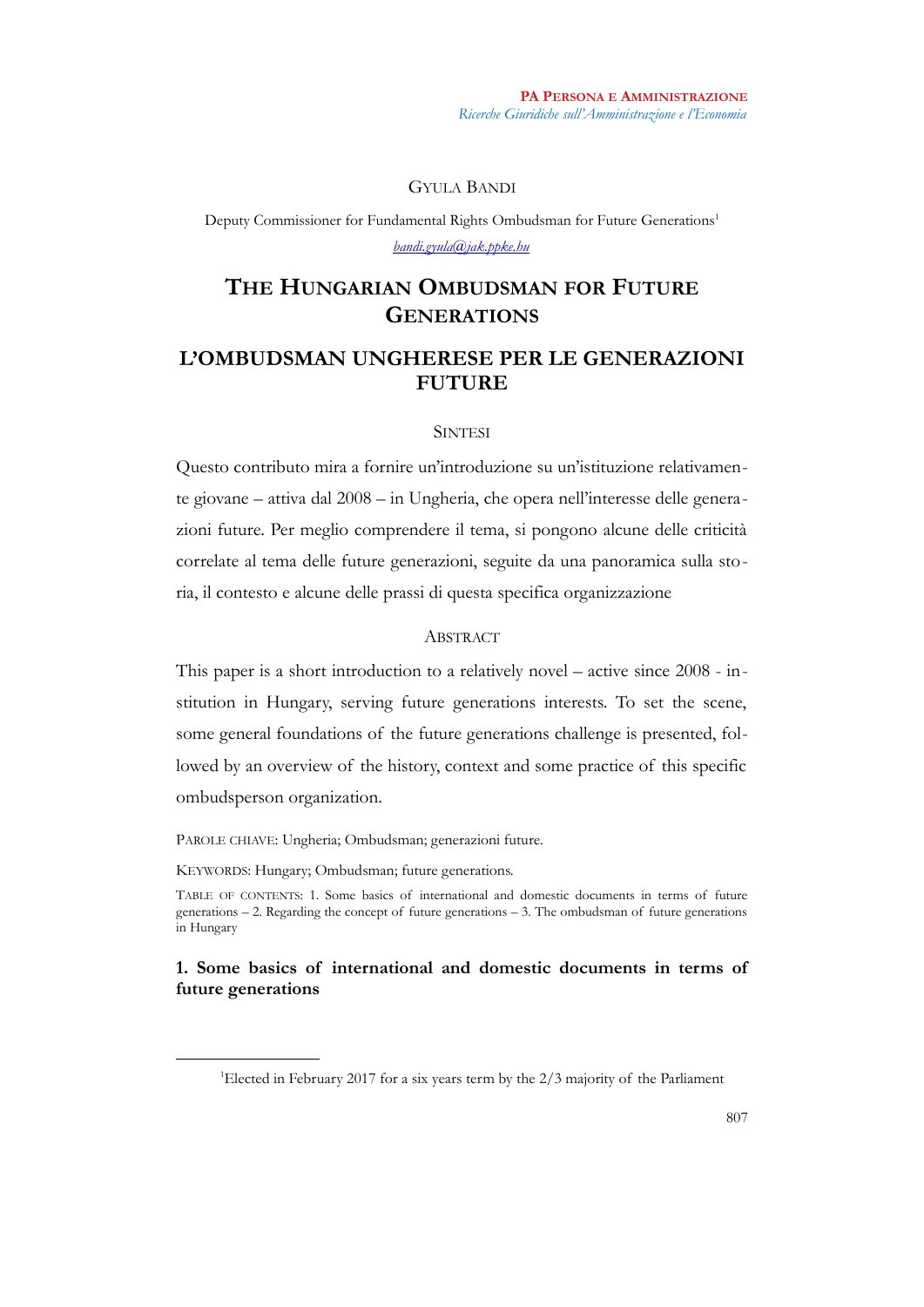The current interpretation of sustainable development, providing primarily the primary basis for our topic has been based upon the report of the 'Bruntland Commission', adopted in [1](#page-1-0)987<sup>1</sup>. The UN conference in Rio five years later could build on this report, accepting the Rio Declaration on Envi-ronment and Development<sup>[2](#page-1-1)</sup>, which is now taken as a decisive element of our current thinking. Principle 3 might be taken as the most important principle from our point of view: «*The right to development must be fulfilled so as to equitably meet developmental and environmental needs of present and future generations*». And if we now try to understand this definition in a simple way, we might conclude: «*A synthesis of these core documents shows that the meaning of 'sustainable development' can be reduced to the combination of two principles that can be seen as axiomatic to understand sustainable development: intergenerational and intragenerational equity*» [3](#page-1-2)

Five years after Rio, a declaration on the responsibilities of the present generations towards future generations has been issued<sup>[4](#page-1-3)</sup> (Declaration, 1997), covering several commitments (taking into consideration the needs and interests of future generation, freedom of choice, environmental protection, cultural diversity, peace, or non-discrimination, etc., altogether presented in 11 articles) presented as moral obligations to formulate behavioral guidelines for the present generations.

Countries have different sustainable development strategies and Hungary is not an exception. Therefore, in this respect, we might also refer to the ideas of Hungarian sustainable development strategy, adopted in 2012, completing its third progress report at the end of 2019, as this aims to clarify the above

<span id="page-1-0"></span><sup>1</sup>Report of the World Commission on Environment and Development: Our Common Future, as an annex to the document no. A/42/427, presented to the UN General Assembly

<span id="page-1-1"></span><sup>&</sup>lt;sup>2</sup>Rio Declaration, adopted by the UN Conference on Environment and Development, 3-14 June 1992, Rio de Janeiro,

<span id="page-1-2"></span><sup>3</sup>BARRAL, Virginie: Sustainable Development in International Law: Nature and Operation of an Evolutive Legal Norm, The European Journal of International Law, Vol. 23. no. 2, 2012, p. 380

<span id="page-1-3"></span><sup>4</sup>Declaration on the Responsibilities of the Present Generations Towards Future Generations, 12 November 1997, The General Conference of the United Nations Educational, Scientific and Cultural Organization, meeting in Paris from 21 October to 12 November 1997 at its 29th session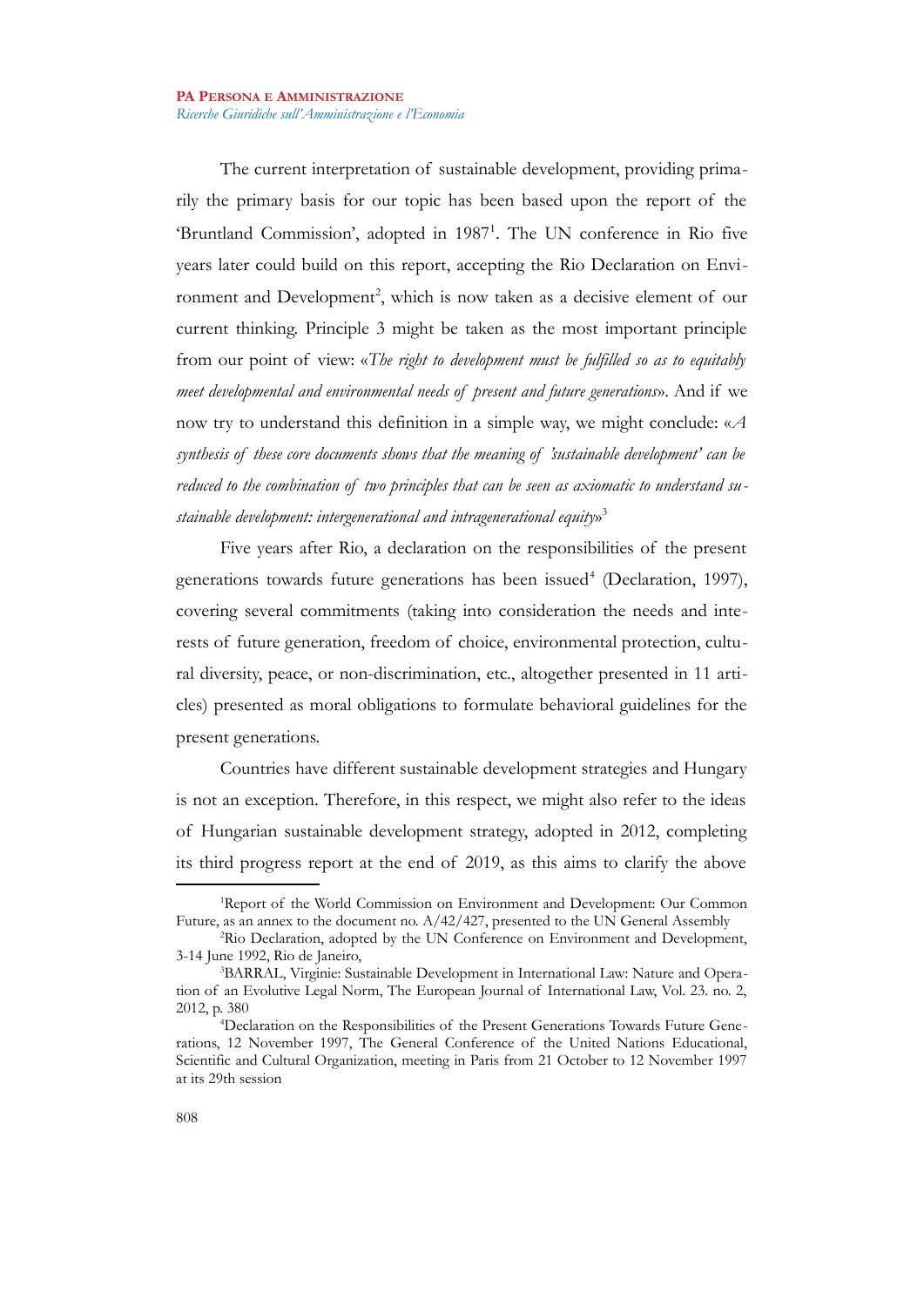thoughts better<sup>[5](#page-2-0)</sup> (NFFS, 2012, pp. 9): «*Therefore sustainability should be defined in a way that any generation, while striving to create their own well-being, do not deplete their resources, but conserve and expand them both in terms of quantity and quality for future generations. The interests of those unborn, and therefore without voting right, may only be protected by current generations limiting their own freedom through moral, constitutional or institutional restrictions*».

#### **2. Regarding the concept of future generations**

Equity towards future generations, the equitable behavior is by no means a prat of international policies and regulations, mostly in connection with sustainable development. The understanding of the rights of future generations – and obviously the other foundation of sustainable development, intragenerational equity - is a fascinating moral and legal challenge, which several authors have try to address along the lines of different approaches, on a scale from the heartfelt support to total rejection. Here I do not want to enter into a deep examination of the concept, instead I only refer to Edith Brown Weiss, being the pioneer and most prominent author of the rights of future generations. The basic enigma is not too difficult: «*This ethical and philosophical commitment acts as a constraint on a natural inclination to take advantage of our temporary control over the earth's resources and to use them only for our benefit without careful regard for what we leave to our children and their descendants*» [6](#page-2-1) . In her paper Weiss classifies three major principles in connection with intergenerational equity, namely

<span id="page-2-0"></span><sup>5</sup>National Framework Strategy on Sustainable Development 2012–2024, Passed by and recommended to be submitted to the Parliament by the National Council for Sustainable Development on the session of 16/May/2012.

Passed by the Parliament on the session of 25/March/2013, p. 20.,

[https://www.nfft.hu/documents/127649/4101265/NFFT-ENG-web.pdf/f692c792-](https://www.nfft.hu/documents/127649/4101265/NFFT-ENG-web.pdf/f692c792-424d-4f5a-9f9d-9e6200303148?t=1580130885736) [424d-4f5a-9f9d-9e6200303148?t=1580130885736](https://www.nfft.hu/documents/127649/4101265/NFFT-ENG-web.pdf/f692c792-424d-4f5a-9f9d-9e6200303148?t=1580130885736)

<span id="page-2-1"></span><sup>6</sup>WEISS, Edith Brown: In Fairness to Future Generations and Sustainable Development, American University International Law Review, Volume 8, Issue 1, Article 2, 1992. p. 18 and 19. The major publication of the same author in this respect: WEISS, Edith Brown: In Fairness to Future Generations: International Law, Common Patrimony, and Intergenerational Equity, New York: Transnational Publishers, Inc., 1989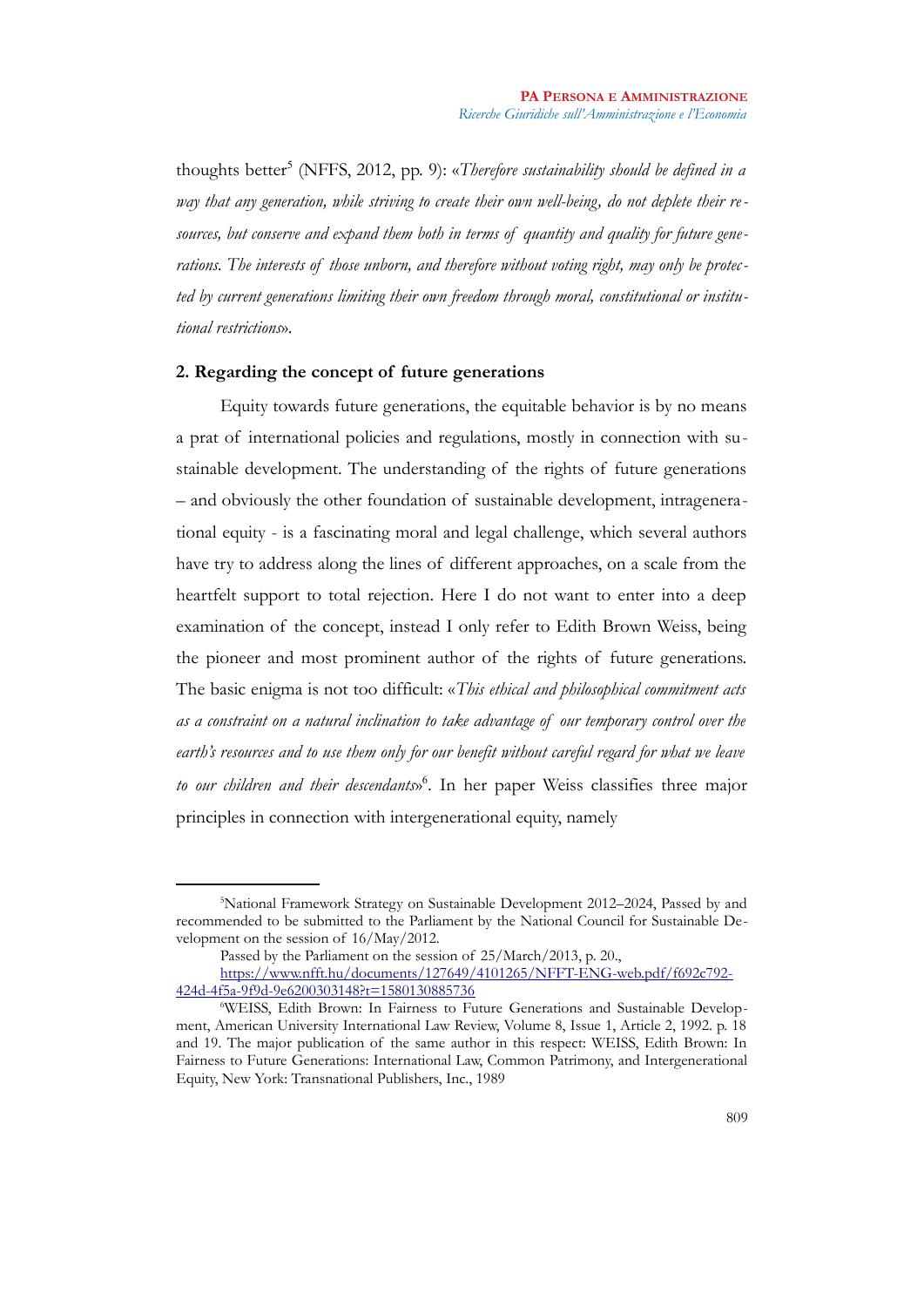- the first is to conserve options, diversity of choice «*Future generations are entitled to diversity comparable to that which has been enjoyed by previous generations.*»
- the second is to maintain the quality comparable to that which has been enjoyed by previous generations,
- the third principle is the equitable access, e.g., access to potable water supplies.

Later the author presents four general decisive criteria underlying these principles<sup>[7](#page-3-0)</sup>:

- equality among generations, which does not allow the present generations to exploit resources to the exclusion of future generations, or to impose unreasonable burdens on present generations to meet indeterminate future needs,
- we may not predict the values and preferences of future generations therefore sufficient flexibility is needed to achieve their own goals according to their own values and preferences,
- clear expectations are needed in the application to foreseeable situations,
- the different cultural traditions and different economic and political systems shall be taken into consideration.

Weiss also referred to the need of institutional representation of future generations, as well as legal and policy scholars in many respects analyze the problem to clarify the most general features of a proper institutional representation of future generations. Here I refer only to the World Future Council, being a think-tank of several professions with environmental relevance. The Council has formed a Future Justice sub-commission and working group dealing extensively with this issue. The major features of such an institution ac-

<span id="page-3-0"></span><sup>7</sup> See above, pp 22-23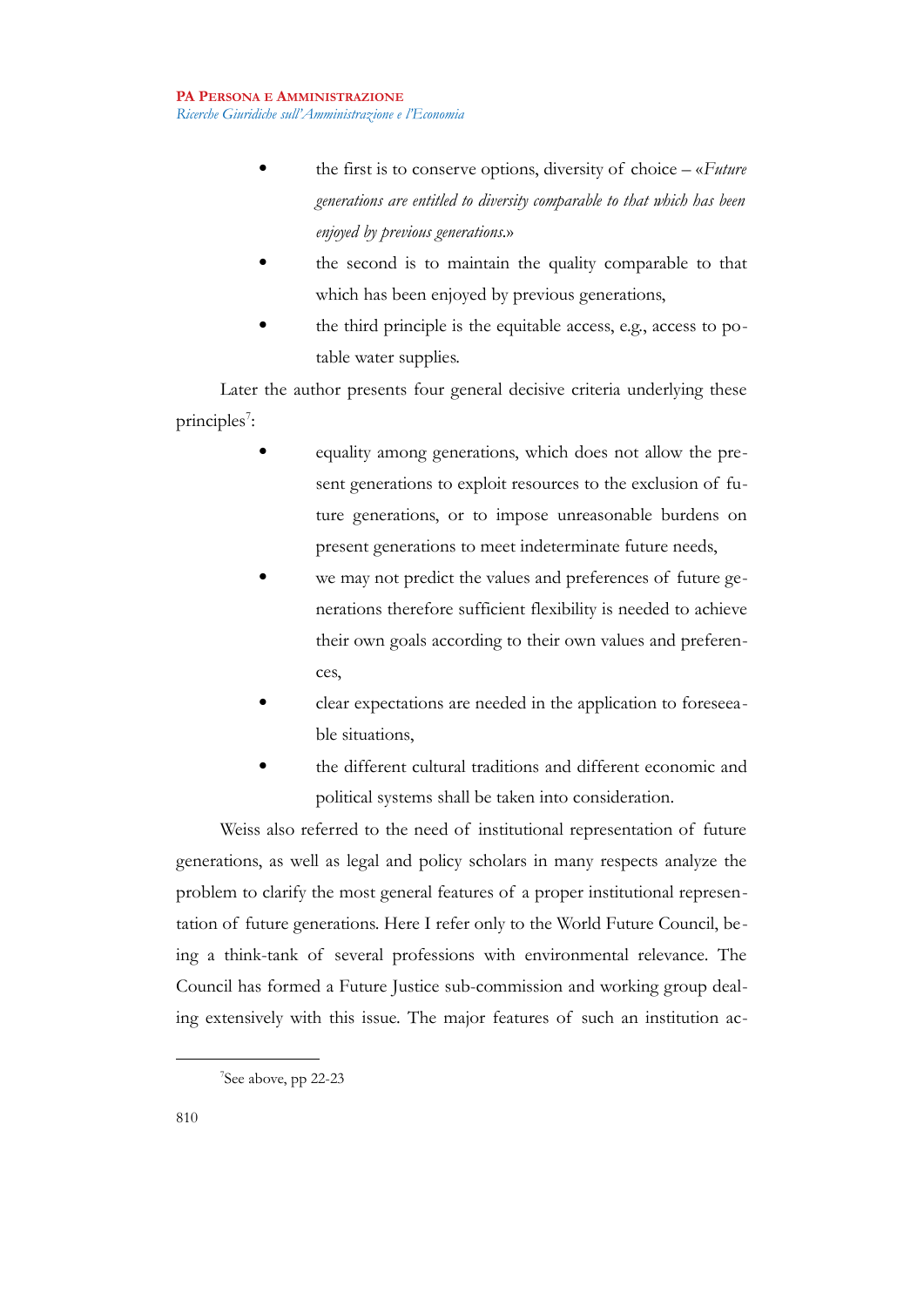cording to WFC are: longtermism, integration, bringing authority to agreed sustainability goals and holding governments and private actors accountable for not delivering on them and connecting citizens with the national and even international level decision-making procedures<sup>[8](#page-4-0)</sup>. WFC has issued a leaflet<sup>[9](#page-4-1)</sup> on this issue and further broke down the main branches of the responsibilities:

## "The Guardian

- as an ombudsperson conveys citizen concerns to the legislating units,
- as an interface creates incentives for integration and prevents policy incoherence,
- as an advisory body recommends solutions,
- as an auditing body traces conflicts of interests and road-blocks to implementation."

## **3. The ombudsman of future generations in Hungary**

The institution of the Hungarian Ombudsmen (commissioners of fundamental rights) was established during the democratization process of the late 1980's and early 1990's<sup>[10](#page-4-2)</sup>, while the first ombudspersons were elected in 1995. The previous Hungarian Constitution adopted a model of the ombudsman system with separate Commissioners for the protection of individual rights, with the Ombudsmen being nominated by the President of Hungary and being elected by the Parliament with a 2/3 majority for a 6-year mandate. This also refers to the independence from the Government (qualified majority of the Parliament, with a tenure longer than government cycles). The Ombudsman was responsible, amongst others, for the protection of the right to a healthy

<span id="page-4-2"></span><span id="page-4-1"></span><span id="page-4-0"></span><sup>8</sup> <https://www.worldfuturecouncil.org/future-justice/>

<sup>9</sup><https://www.worldfuturecouncil.org/guarding-our-future/>One may also find our introductory page in the paper.

<sup>&</sup>lt;sup>10</sup>The first ombudsman act was the Act LIX. of 1993, while the current act is the Act CXI of 2011 – one may find the English version at: <https://www.ajbh.hu/en/web/ajbh-en/act-cxi-of-2011>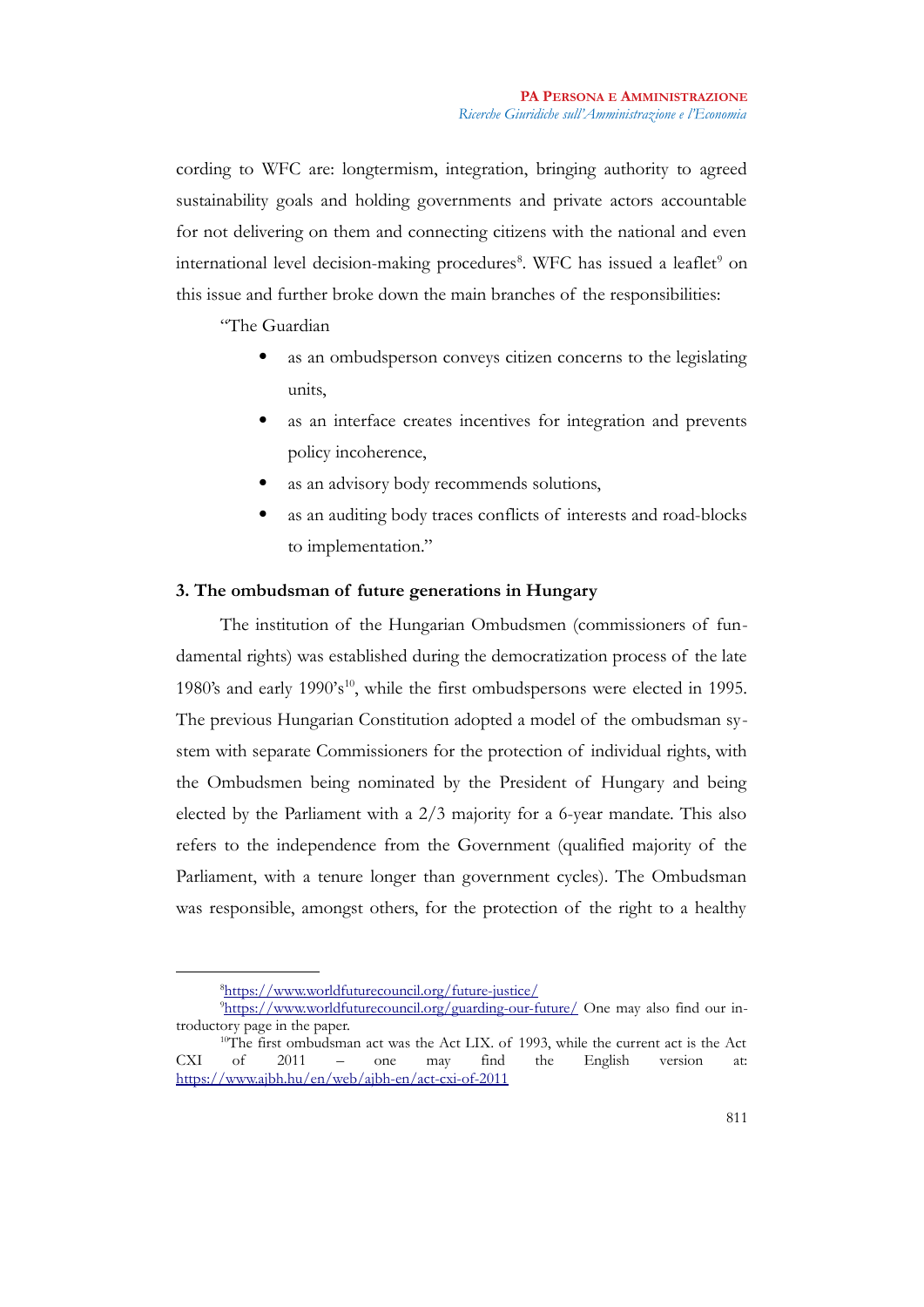environment. However, the text of the Constitution allowed for the election of additional Ombudsmen for the protection of other fundamental rights.

A Hungarian civil society organization - Védegylet (Protecting the Future) - made extensive efforts in order to raise awareness of and popularize the idea of a novel institution for the protection of future generations. With strong support from the then President of Hungary, it was possible to reach multiparty acceptance for the initiative in 2007 and the first OFG was elected in May 2008.<sup>[11](#page-5-0)</sup>

The first OFG and its staff functioned as an independent institution to monitor, evaluate, influence, and control the enforcement of sustainability through legal means, working separately from the other Ombudsmen. It had strong competencies to investigate issues concerning citizens' right to a healthy environment or that had a likely impact on long-term sustainability and the condition of the natural environment. It had powers to prepare independent reports, resolutions, and legal recommendations, initiate judicial and Constitutional Court proceedings, or even veto concrete measures, decisions of public administration. Anyhow, this special status proved to somewhat different from the traditional ombudsman type activities. Beside the future generations, there had also been an independent ombudsperson for the right of national minorities and for data protection.

In 2012, with the adoption of the new constitution , the Fundamental Law and parallel with it a new Act CXI of 2011 on the Commissioner for Fundamental Rights (hereinafter the Ombudsman Act), a new institution, the Office of the Commissioner for Fundamental Rights was established by merging the independent Ombudsman offices into one. Since 2012 the OFG - as well

<span id="page-5-0"></span><sup>&</sup>lt;sup>11</sup>For a better introduction see: An Institution for a Sustainable Future, The Hungarian Ombudsman for Future Generations by Kinga Debisso & Marcel Szabó, in Hungarian Yearbook of International Law and European Law 2021 (9) 1, Editor-in-chief: Prof. Marcel Szabó, Eleven, the Hague,

or Sándor Fülöp, 'Clarification and Networking. Methodology for an Institution Representing Future Generations' in Bándi, Gyula (ed) Environmental Democracy and Law, Public Participation in Europe, (Europa Law Publishing, 2014)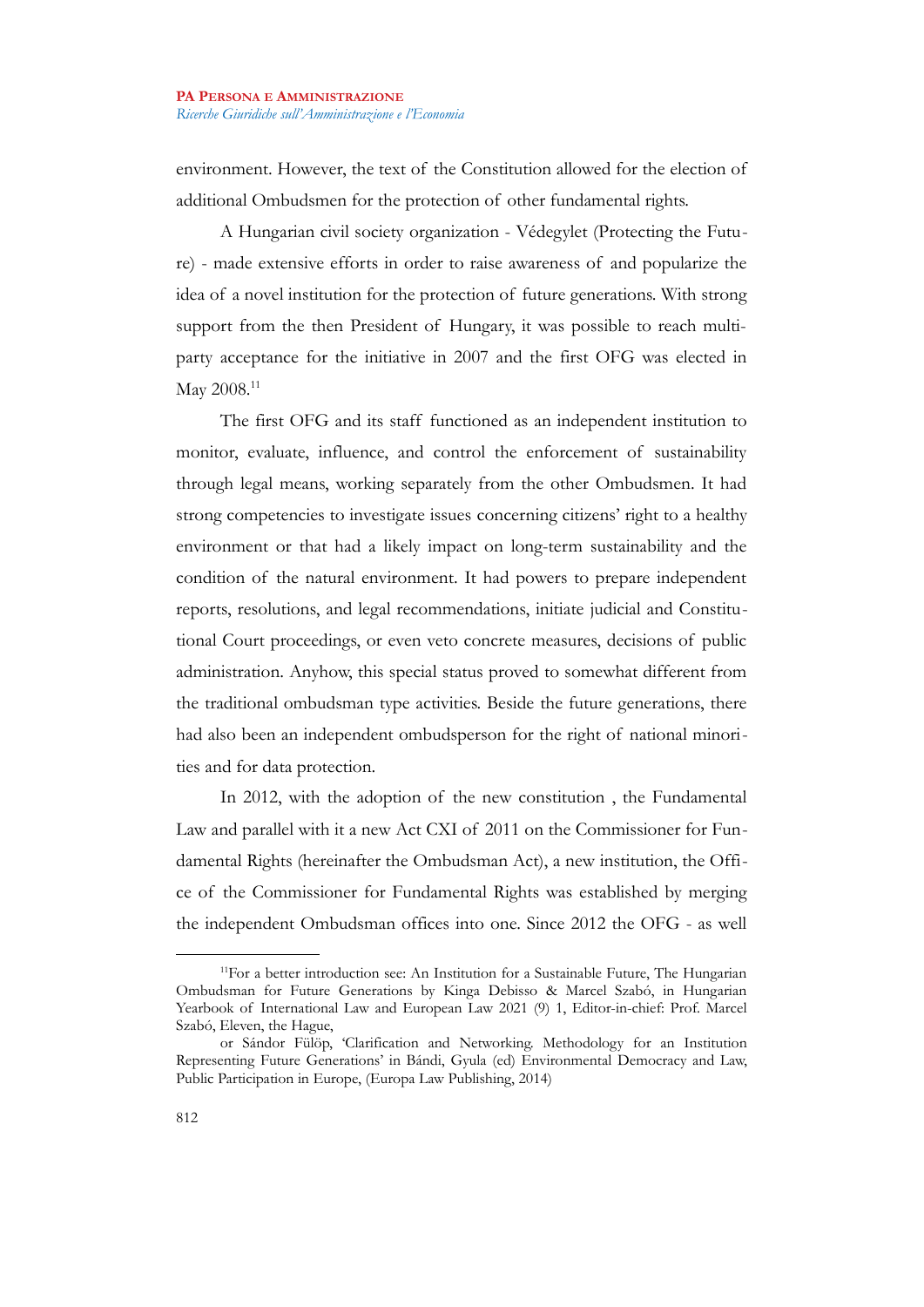as the Ombudsman for the Rights of National Minorities - is a Deputy to the Commissioner for Fundamental Rights. (The data protection, being previously a separate ombudsman position, at this time was formed as a special central office, the head of it also elected by the Parliament.) The drafters of the new constitution had a different concept related to the parliamentary protection of human rights, namely, they did not agree with the relatively strong specific ombudsmen system, instead the idea to have one general ombudsman's office with deputies proved to be the preference. The deputies are nominated by the ombudsman to the Parliament.

The status of the OFG was solidified by having anchors and specific provisions built in the new Fundamental Law. His main mandate focuses on a broadly defined representation of the interests of future generations through the preservation of natural and cultural resources and the protection of citi-zen's fundamental right to a healthy environment, physical and mental health.<sup>[12](#page-6-0)</sup>

The wording of the Fundamental Law is the following:

*«Article 30:*

(1) The Commissioner of Fundamental Rights shall protect fundamental rights and shall act at the request of any person.

(2) The Commissioner of Fundamental Rights shall examine or cause to examine any abuses of fundamental rights of which he or she becomes aware of and shall propose general or specific measures for their remedy.

*(3) The Commissioner of Fundamental Rights and his or her deputies shall be elected for six years by a two-thirds vote of the Members of Parliament. The deputies shall defend the interests of future generations and the rights of nationalities living in Hungary.*»

It is also worth to refer to the current wording of the Ombudsman Act: «*Art. 1* 

<span id="page-6-0"></span><sup>&</sup>lt;sup>12</sup>For the details of the history and major tasks, also of the most important theoretical background of the institution, see: Intergenerational Justice in Sustainable Development Treaty Implementation, Edited by Marie-Claire Cordonier Segger, Marcel Szabó, Alexandra R. Harrington, Cambridge University Press 2021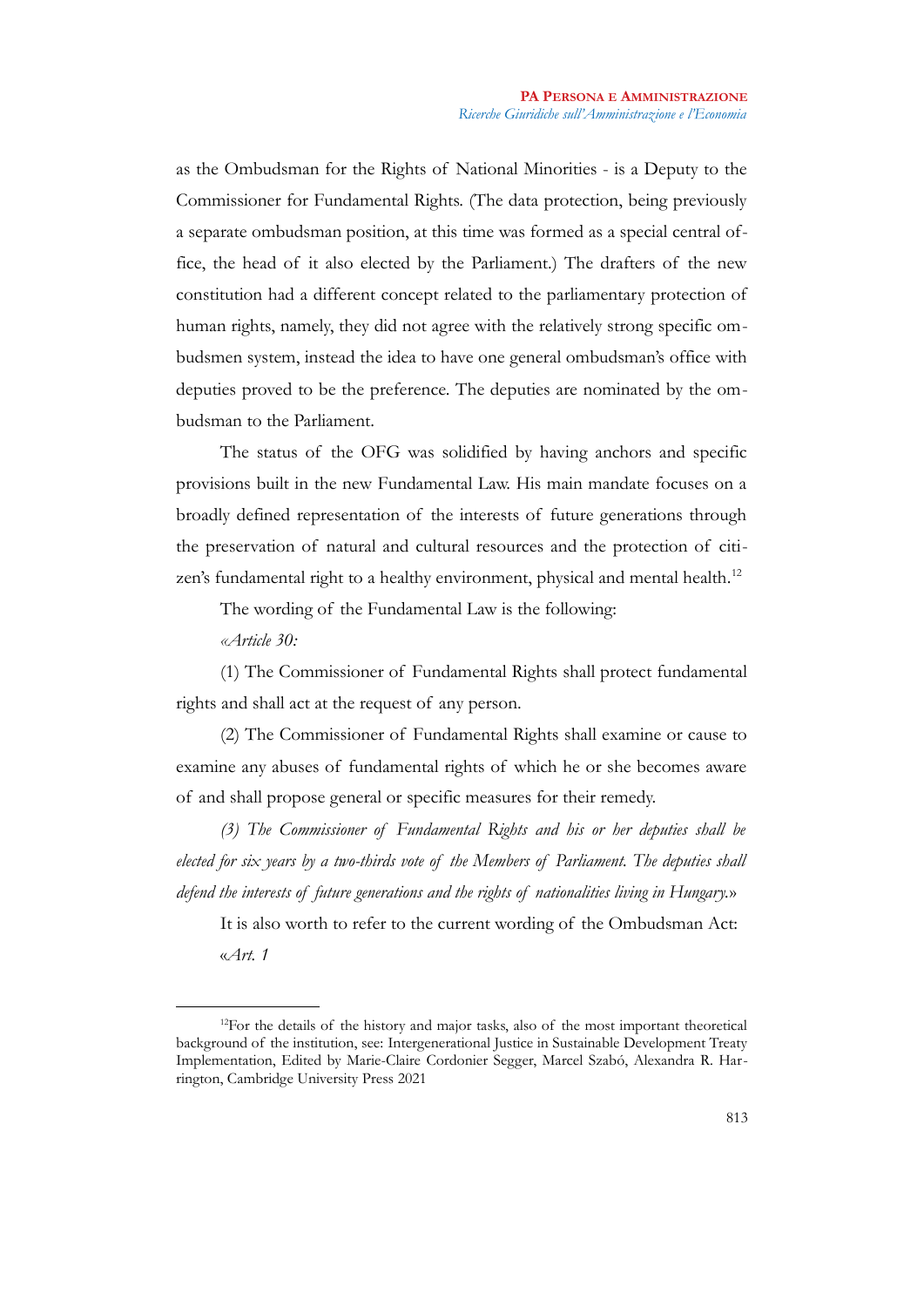(1) The Commissioner for Fundamental Rights shall – in addition to his/ her tasks and competences specified in the Fundamental Law – perform the tasks and exercise the competences laid down in this Act.

(2) In the course of his/her activities the Commissioner for Fundamental Rights shall pay special attention, especially by conducting proceedings ex officio, to the protection of

a) the rights of the child,

b) the values determined in Article P of the Fundamental Law (hereinafter referred to as "the interests of future generations"),

c) the rights determined in Article XXIX of the Fundamental Law (hereinafter referred to as "the rights of nationalities living in Hungary"), and

d) the rights of the most vulnerable social groups.

…

Art. 3

(1) The Deputy Commissioner for Fundamental Rights responsible for the protection of the interests of future generations shall monitor the enforcement of the interests of future generations, and

a) shall regularly inform the Commissioner for Fundamental Rights, the institutions concerned and the public of his/her experience regarding the enforcement of the interests of future generations,

b) shall draw the attention of the Commissioner for Fundamental Rights, the institutions concerned and the public to the danger of infringement of rights affecting a larger group of natural persons, the future generations in particular,

c) may propose that the Commissioner for Fundamental Rights institute proceedings ex officio,

d) shall participate in the inquiries of the Commissioner for Fundamental Rights,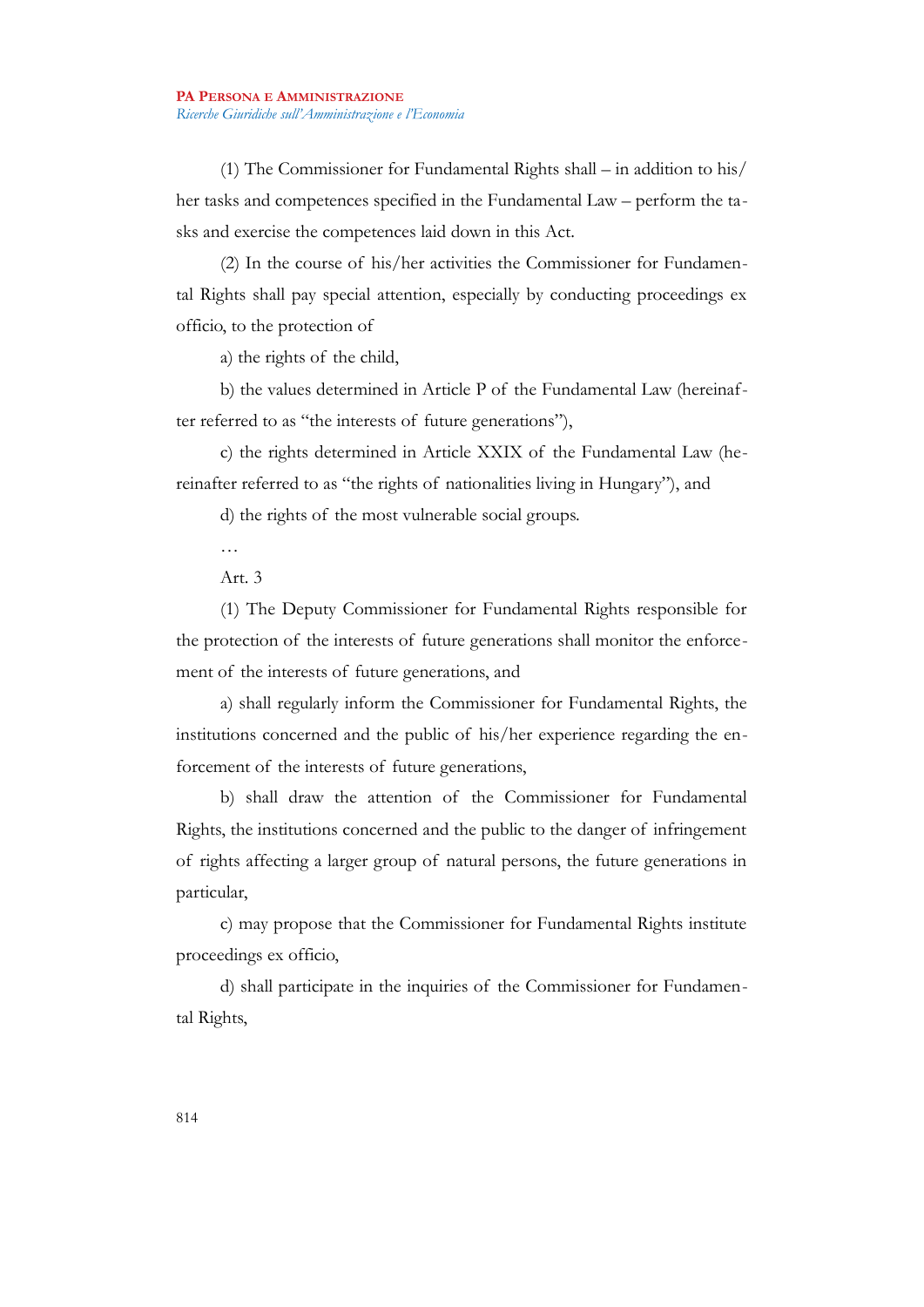e) may propose that the Commissioner for Fundamental Rights turn to the Constitutional Court,

f) shall monitor the implementation of the sustainable development strategy adopted by the Parliament,

g) may propose the adoption and amendment of legislation on the rights of future generations, and

*h) shall promote, through his/her international activities, the presentation of the merits of domestic institutions related to the interests of future generations.*»

The Fundamental Law contains multiple references to future generations, with the preamble setting out the following: «*We bear responsibility for our descendants and therefore we shall protect the living conditions of future generations by ma king prudent use of our material, intellectual and natural resources*».

The constitutional mandate of the OFG has two main pillars: the human right to a healthy environment and a novel provision stipulating the 'common heritage of the nation'. It provides that all natural resources constitute the common heritage of the nation and thus shall be preserved, maintained, and protected by everyone, including the state for the benefit of future generations. Based on such constitutional language, in the practice of the OFG the "interests of future generations" are understood as issues relating to very broadly defined environmental interests, intergenerational justice, sustainability and cultural heritage protection.

The actual clauses underpinning the mandate of the OFG in the Fundamental Law are the following:

Article P) (1): «*Natural resources, in particular arable land, forests and the reserves of water; biodiversity, in particular native plant and animal species; and cultural artefacts, shall form the common heritage of the nation, it shall be the obligation of the State and everyone to protect and maintain them, and to preserve them for future generations*»*.*

Article XX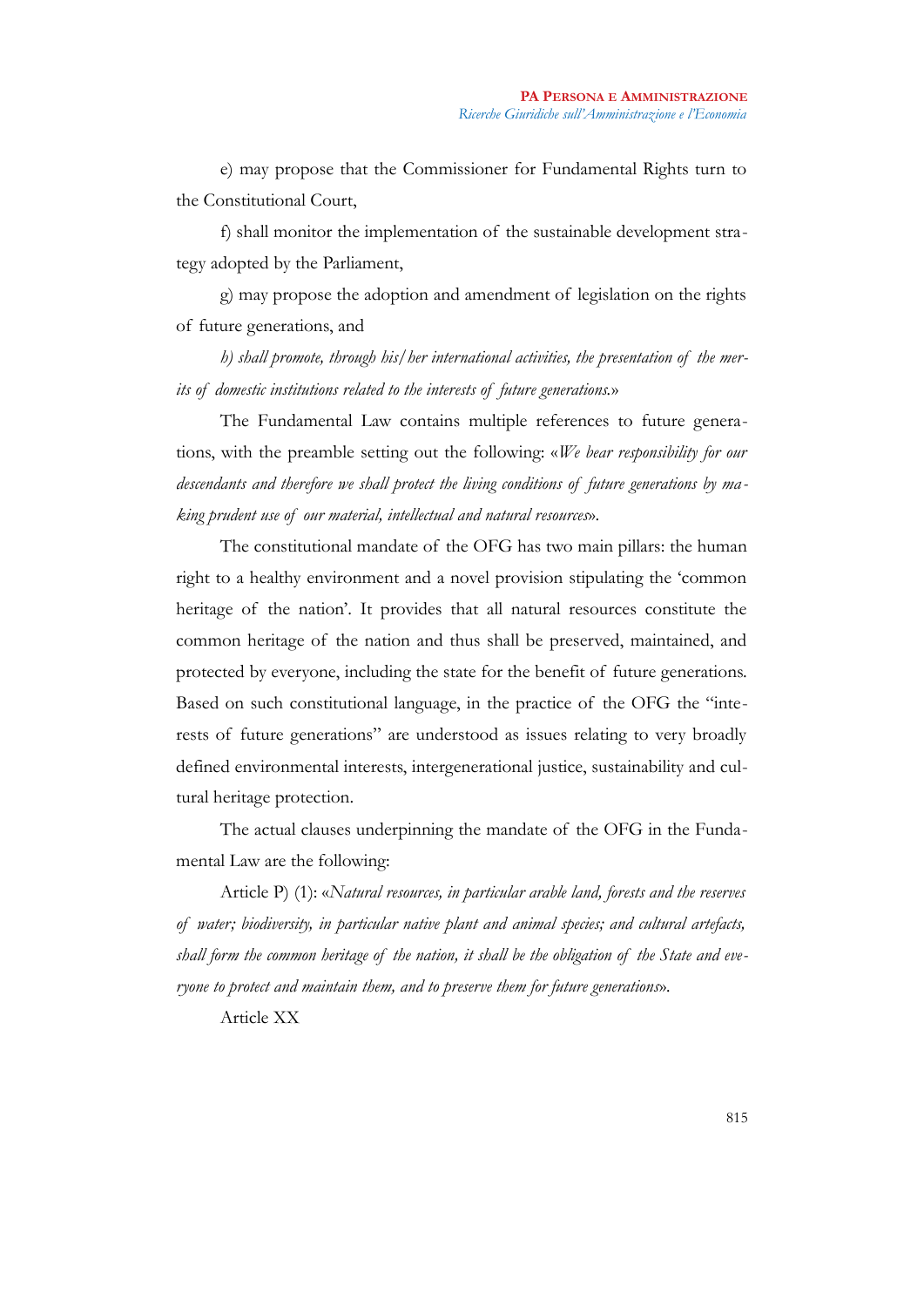(1) «*Everyone shall have the right to physical and mental health*» And Par. 2 clarifies that environmental protection is on the means of implementation.

## Article XXI

(1) «*Hungary shall recognise and endorse the right of everyone to a healthy environment»*

The means and methods through which the OFG exercises its mandate is set out in the Ombudsman Act. In many aspects the Ombudsman works closely together with the general Commissioner while in other instances he acts independently.

- 1. As its main task the Ombudsman investigates *citizens' complaints* filed concerning maladministration complaints, alleged violations of the right to a healthy environment, right to physical or mental health and rights of future generations. During these investigations they have extensive authority to request relevant information and look into documentation they deem significant. Concluding these investigations, the Ombudsman and the Commissioner issue joint reports containing recommendations addressed to respective authorities and Ministries to comply with their constitutional obligations. In case a need for changing the corresponding legislative setting is detected, the concluding report can contain legislative proposals.
- 2. The Ombudsman with the Commissioner can launch *ex officio investigations* into any matter affecting the well-being, rights and interest of future generations in order to explore and call attention to systemic errors or potential mismanagement and propose an improved course of action and/or legislative framework.
- 3. The Ombudsman, through the Commissioner can seek a *constitutional review* procedure before the Constitutional Court relating to any piece of legislation that is suspected to violate the relevant provisions of the Fundamental Law affecting the well-being, rights and interest of future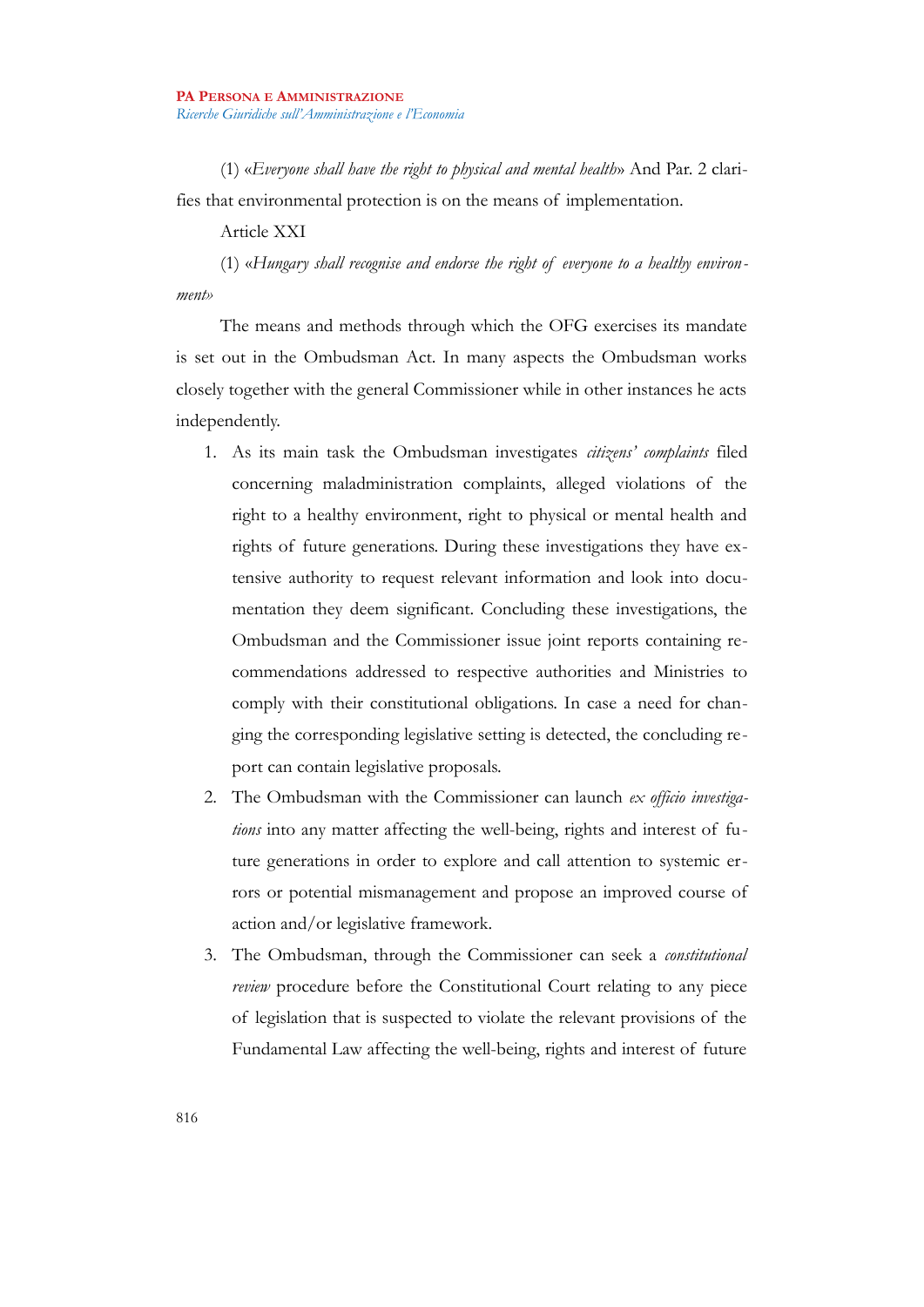generations or the present generations' right to a healthy environment., physical and mental health.

- 4. In case of an alleged *conflict* between a *local and a national piece of regulation*, the Ombudsman, through the Commissioner may request the Curia (Highest Court) to review their compatibility.
- 5. The Ombudsman functions as a *watchdog* in monitoring the national sustainability strategy and the situation and enforcement of the rights of future generations and raises awareness in this respect. He has the right to examine and advise on national and local legislative actions; to monitor policy developments and legislative proposals to ensure that they do not pose a severe or irreversible threat to the environment or harm the interests of future generations. In doing so, the Ombudsman can
	- a. *inform* competent *ministers and stakeholders* about his concerns in writing or voice his concerns in the meeting of *Parliamentary committees* that are responsible for drafting a given piece of legislation,
	- b. submit *legislative proposals* in fields covered by his mandate (some of the most recent: green waste burning, fireworks, data protection within water management),
	- c. publish so called *Ombudsman opinions*, quasi position papers regarding any matter relating to the protection of the interests of future generations,
	- d. can intervene in court in the judicial review of administrative decisions in environmental matters,
	- e. issue *press releases* to call attention to significant matters.
- 6. The Ombudsman has a significant role in providing a *neutral platform for negotiations and building consensus* between the scientific community, expert NGOs and governmental stakeholders to discuss legislative proposals and pressing environmental issues thereby effectively channelling pu-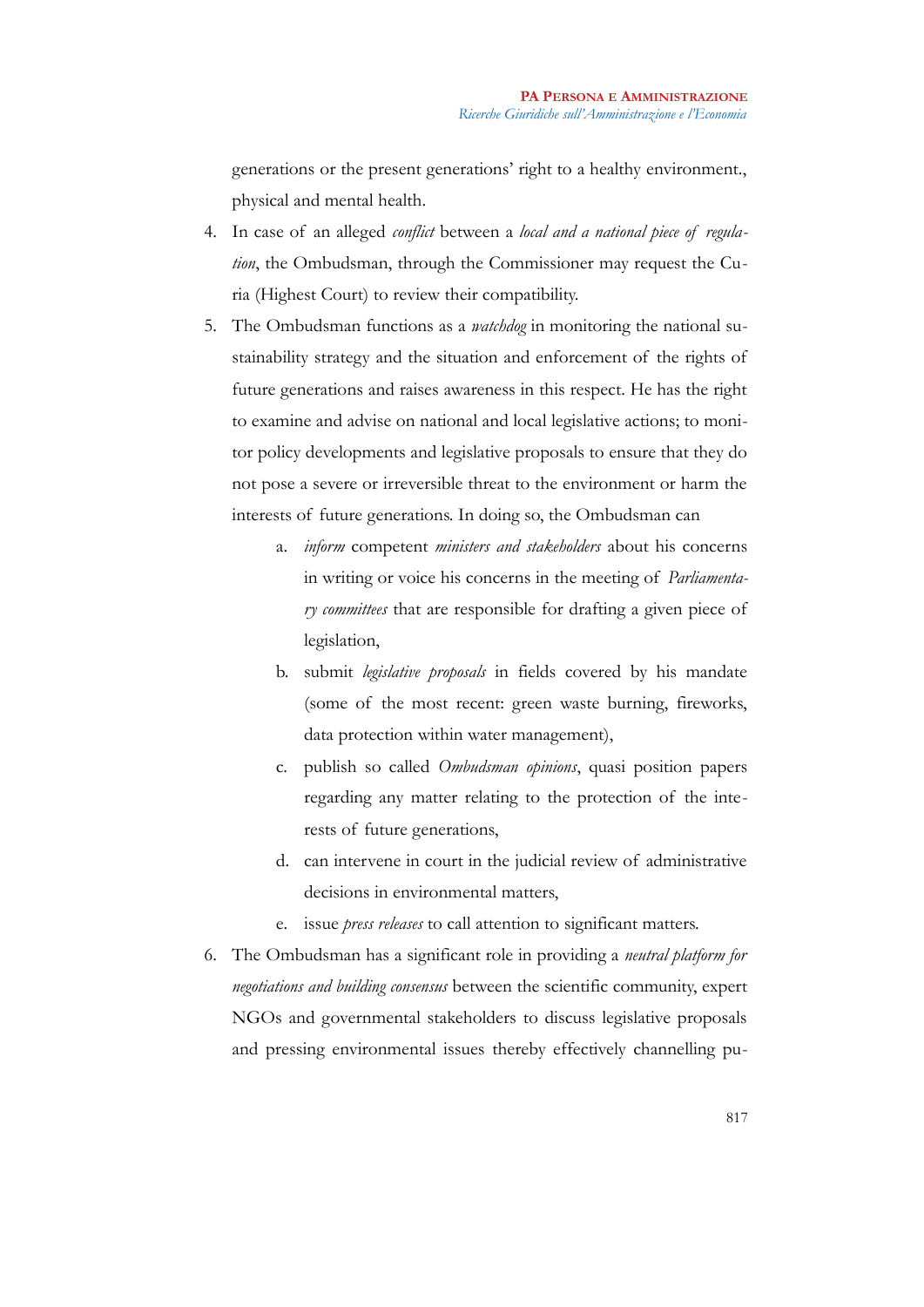blic comments and the opinion of the scientific community into lawmaking and enforcement processes.

Above I already listed some more flexible instruments which are not directly connected to individual cases but rather comprise more general messages, worth to be outlined a bit better, such as the followings:

- issuing "general opinions" on various topics (as for example: status and funding of nature conservation directorates, inappropriate heating techniques by citizens, soil and groundwater protection, SDG implementation) on own initiative,
- designing ex officio investigations to explore systemic problems, which might also lead to legislative proposals (waste management, environmental liability schemes),
- general awareness raising issues: organizing conferences, roundtable discussions mostly together with environmental association and professional organisations (such as the Hungarian Academy of Sciences),
- the OFG is a permanent invitee in the work of the National Sustainable Development Council and of the National Environmental Protection Council,
- the OFG has the right to be heard at the different committees of the Parliament, if it is necessary from the point of view of future generation interests.

Our work might be illustrated by parts of the English summaries of the reports, presented to the Parliament by the OFG under my own mandate<sup>[13](#page-11-0)</sup>:

"The very responsibility of the Ombudsman for Future Generations is to draw the attention of the decision-makers, the economic players and all the

<span id="page-11-0"></span><sup>&</sup>lt;sup>13</sup>The activity and mission of OFG might best be understood, if one examines the English summary of our yearly activity at the website: [https://www.ajbh.hu/en/web/ajbh-en/annual-reports?](https://www.ajbh.hu/en/web/ajbh-en/annual-reports?p_p_id=1_WAR_ajbhdocumentlibrarydisplayportlet&p_p_lifecycle=0&_1_WAR_ajbhdocumentlibrarydisplayportlet_currentFolderId=129172&_1_WAR_ajbhdocumentlibrarydisplayportlet_folderOrderByCol=NAME&_1_WAR_ajbhdocumentlibrarydisplayportlet_folderOrderByType=desc&_1_WAR_ajbhdocumentlibrarydisplayportlet_fileOrderByCol=NAME&_1_WAR_ajbhdocumentlibrarydisplayportlet_fileOrderByType=desc) [p\\_p\\_id=1\\_WAR\\_ajbhdocumentlibrarydisplayportlet&p\\_p\\_lifecycle=0&\\_1\\_WAR\\_ajbhdocume](https://www.ajbh.hu/en/web/ajbh-en/annual-reports?p_p_id=1_WAR_ajbhdocumentlibrarydisplayportlet&p_p_lifecycle=0&_1_WAR_ajbhdocumentlibrarydisplayportlet_currentFolderId=129172&_1_WAR_ajbhdocumentlibrarydisplayportlet_folderOrderByCol=NAME&_1_WAR_ajbhdocumentlibrarydisplayportlet_folderOrderByType=desc&_1_WAR_ajbhdocumentlibrarydisplayportlet_fileOrderByCol=NAME&_1_WAR_ajbhdocumentlibrarydisplayportlet_fileOrderByType=desc) ntlibrarydisplayportlet\_currentFolderId=129172&\_1\_WAR\_ajbhdocumentlibrarydisplayportlet \_folderOrderByCol=NAME&\_1\_WAR\_ajbhdocumentlibrarydisplayportlet\_folderOrderByTy pe=desc&\_1\_WAR\_ajbhdocumentlibrarydisplayportlet\_fileOrderByCol=NAME&\_1\_WAR\_a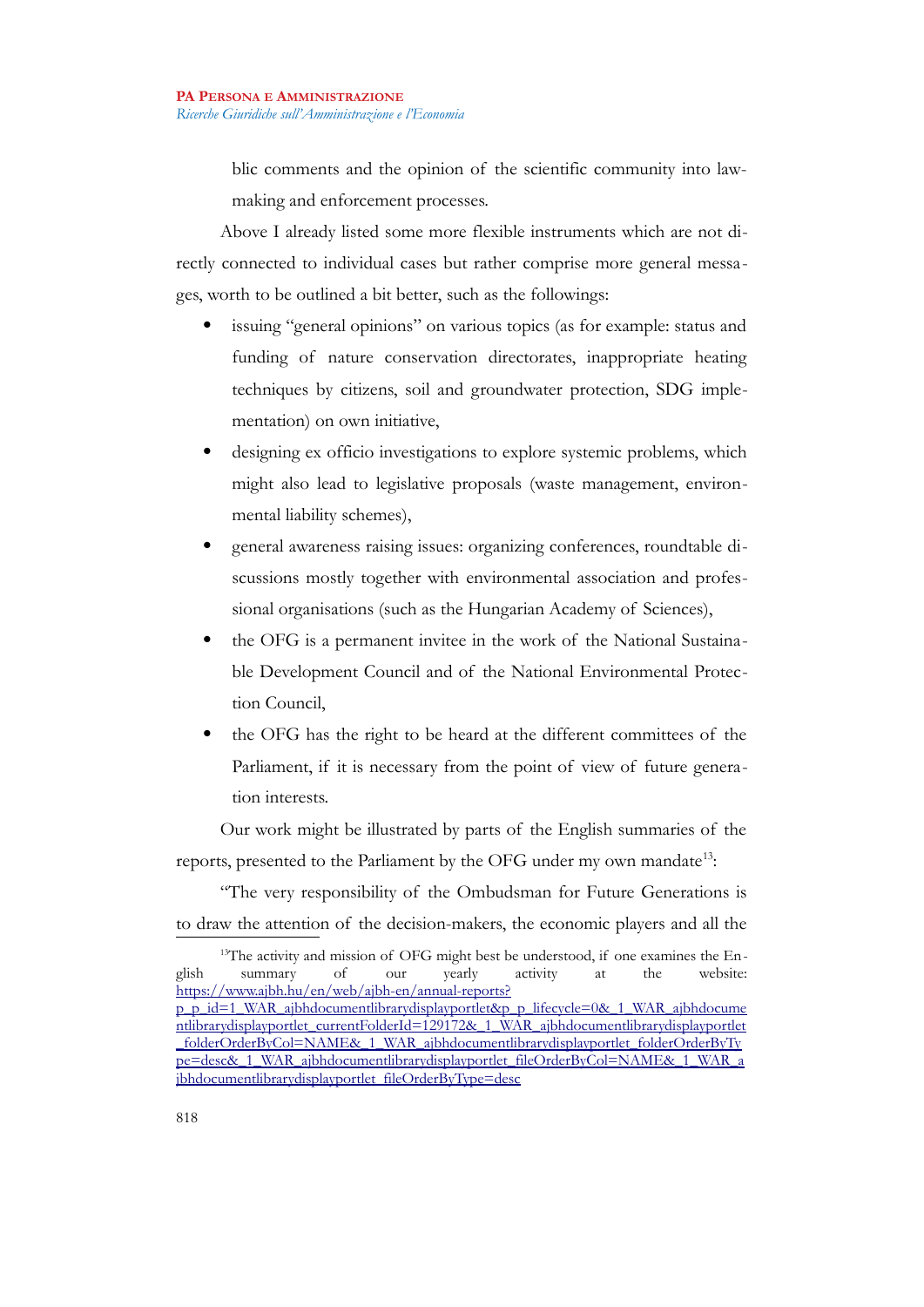citizens to the fact that the Fundamental Law of Hungary clearly sets out that such protection is the obligation of everyone. This is why making preliminary comments on national strategies and laws of different levels is one of our key activities, along with the public criticism of activities that damage Nature without any justifiable reasons, and on the other hand, we also promote and strengthen good practices."<sup>[14](#page-12-0)</sup>

«*The primary mission of the Ombudsman for Future Generations is to remind the state, including all the state organs and levels, of this task and responsibility. The elabora tion of a modern and efficient system of responsibility is a kind of job in which everyone participates, from the civil society organizations through the professional-economic advocacy groups to the state. The operation of this unique system of cooperation, the harmonization of interests and viewpoints is such a challenge which can be best met by an independent institution like the Ombudsman for Future Generations*».[15](#page-12-1)

The OFG Office was mentioned in the 2013 Report of the UN Secretary-General Ban Ki-Moon entitled "Intergenerational solidarity and the needs of future generations"[16](#page-12-2), as an ombudsman type model for the institutional representation of intergenerational equity. The contribution of the OFG to intergenerational justice and sustainable development is multifold. Long-term thinking lies at the core of the OFG's work, emphasizing the essential need for integrating long-term considerations into decision-making processes at every level. Through the investigation of individual complaints or via ex officio investigations the OFG can discover systemic errors and can contribute to improvements both during the legislative process through its consultative role,

<span id="page-12-0"></span><sup>14</sup>2017 report,

[https://www.ajbh.hu/documents/14315/2851105/](https://www.ajbh.hu/documents/14315/2851105/Report+on+the+Activities+of+the+Commissioner+for+Fundamental+Rights+and+his+Deputies+2017.pdf/2c9aa8df-d036-e2df-2235-c1bb6b8a75f3?version=1.1&t=1532087170475)

[Report+on+the+Activities+of+the+Commissioner+for+Fundamental+Rights+and+his+De](https://www.ajbh.hu/documents/14315/2851105/Report+on+the+Activities+of+the+Commissioner+for+Fundamental+Rights+and+his+Deputies+2017.pdf/2c9aa8df-d036-e2df-2235-c1bb6b8a75f3?version=1.1&t=1532087170475) [puties+2017.pdf/2c9aa8df-d036-e2df-2235-c1bb6b8a75f3?version=1.1&t=1532087170475](https://www.ajbh.hu/documents/14315/2851105/Report+on+the+Activities+of+the+Commissioner+for+Fundamental+Rights+and+his+Deputies+2017.pdf/2c9aa8df-d036-e2df-2235-c1bb6b8a75f3?version=1.1&t=1532087170475) <sup>15</sup>2018 report,

<span id="page-12-1"></span>[https://www.ajbh.hu/documents/14315/2993057/Report+on+the+Activities+of+the+Com](https://www.ajbh.hu/documents/14315/2993057/Report+on+the+Activities+of+the+Commissioner+for+Fundamental+Rights+and+his+Deputies+2018.pdf/ef5f4ffa-ef99-8cf8-e4d3-47ebb39b1026?version=1.0&t=1558947152563) [missioner+for+Fundamental+Rights+and+his+Deputies+2018.pdf/ef5f4ffa-ef99-8cf8-e4d3-](https://www.ajbh.hu/documents/14315/2993057/Report+on+the+Activities+of+the+Commissioner+for+Fundamental+Rights+and+his+Deputies+2018.pdf/ef5f4ffa-ef99-8cf8-e4d3-47ebb39b1026?version=1.0&t=1558947152563) [47ebb39b1026?version=1.0&t=1558947152563](https://www.ajbh.hu/documents/14315/2993057/Report+on+the+Activities+of+the+Commissioner+for+Fundamental+Rights+and+his+Deputies+2018.pdf/ef5f4ffa-ef99-8cf8-e4d3-47ebb39b1026?version=1.0&t=1558947152563)

<span id="page-12-2"></span><sup>16</sup>Ban Ki-Moon, 'Intergenerational solidarity and the needs of future generations' – Report of the Secretary-General, 5 August 2013, A/68/322. Available at: <https://sustainabledevelopment.un.org/content/documents/2006future.pdf>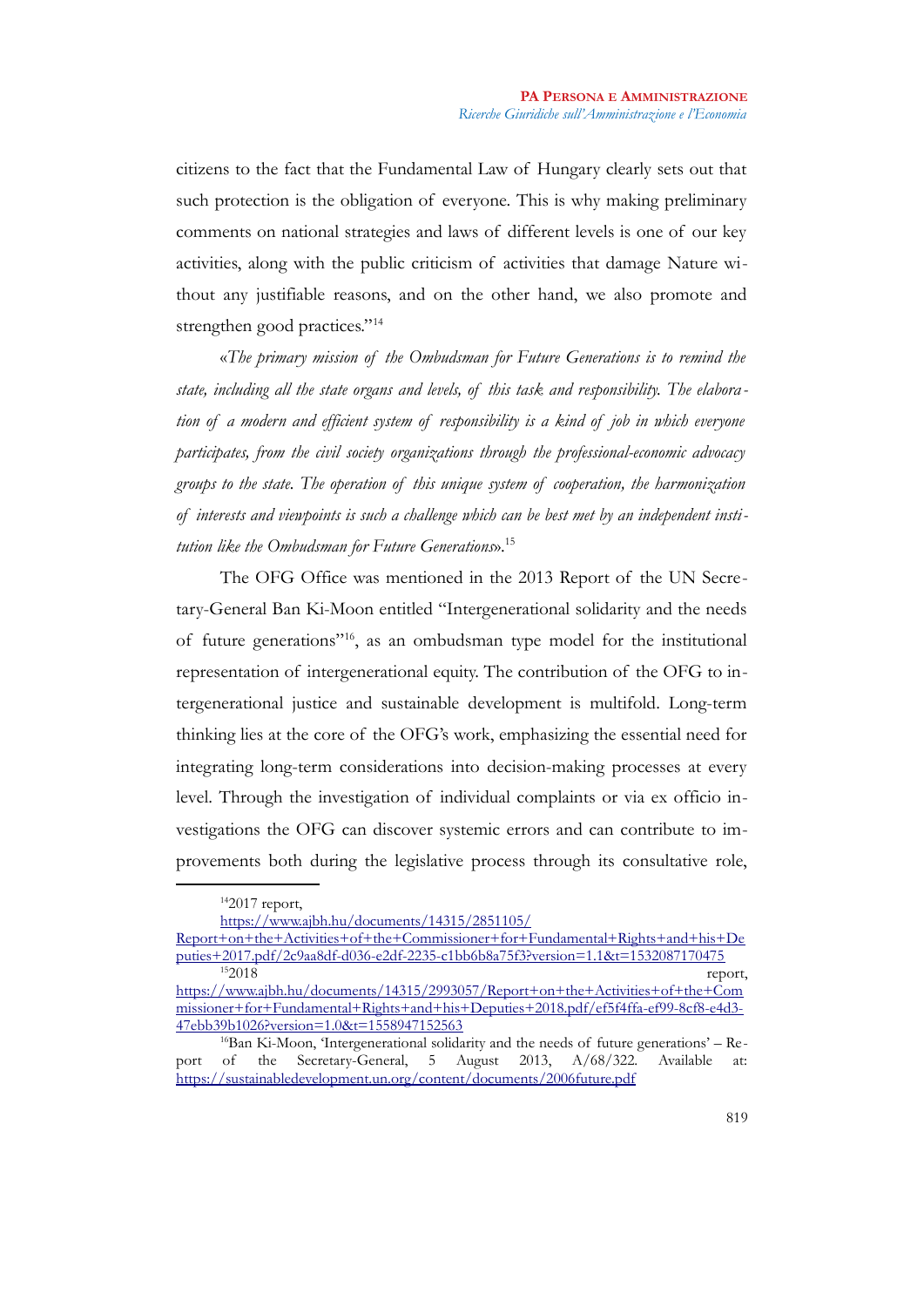and at the enforcement side via its recommendations to authorities. By turning to the Constitutional Court, it can influence the constitutional review of certain pieces of legislations, which will then serve as important precedents in the future regarding the topic at hand. By issuing general observations the OFG can raise public attention thereby enhance general awareness.

The office of the Ombudsman strives to be an approachable, accessible, and accountable institution. Any citizen can file a claim free of charge, either personally, with notes taken by the staff at the premises of the institution, or via post or on the Office's internet site. Depending on the topic, certain professional events, conferences, workshops are also publicly advertised.

The OFG has an excellent working relationship with green NGOs, harnessing synergies in their work, often organizing joint workshops, conferences and in many instances the OFG acts as a bridge between various stakeholders (NGOs, academic world, policy makers, members of the executive branch) in conflicting matters.

Some successes from the past 4 years:

- in connection with Nature Conservation Areas: OFG through ,amicus briefs' contributed to the Constitutional Court's case practice ultimately protecting vulnerable areas,
- OFG articulated most urgent steps for implementation of environmental and human health related SDGs, also proposing national indicators. As a result, a summary was annexed to the Hungarian Voluntary National Report of 2018[17](#page-13-0)
- protecting groundwater resources. The story: legal amendment aimed at allowing groundwater wells to 80 m below ground without prior authorization. OFG issued general opinion on dangers to water resources and human health. The President of the Republic initiated a constitutionality test of the Constitutional Court, within which OFG submitted

<span id="page-13-0"></span><sup>&</sup>lt;sup>17</sup>https://sustainabledevelopment.un.org/content/documents/ [20137Voluntary\\_National\\_Review\\_of\\_Hungary\\_v2.pdf,](https://sustainabledevelopment.un.org/content/documents/20137Voluntary_National_Review_of_Hungary_v2.pdf) pp 65-69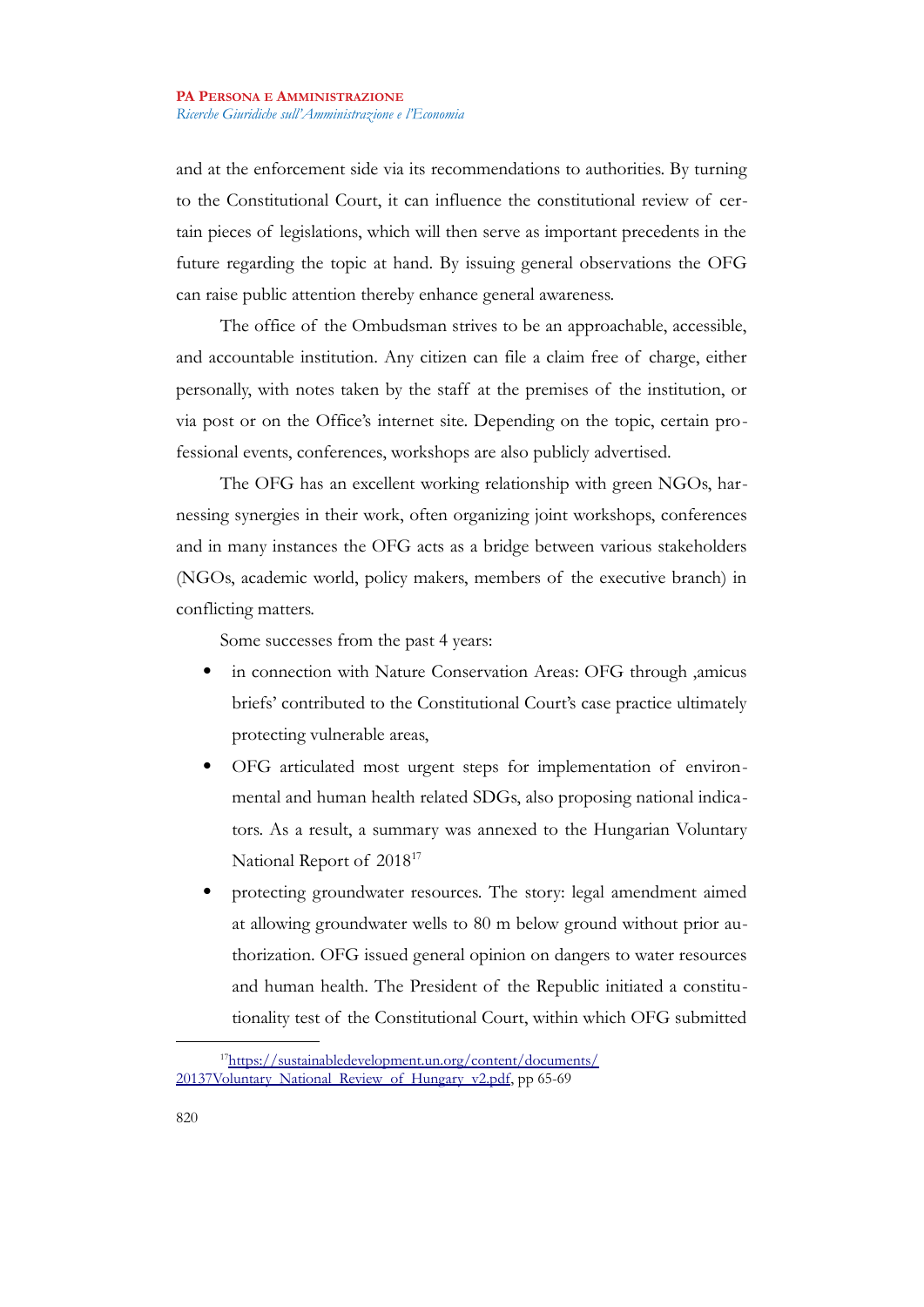an 'amicus brief '. The outcome: Constitutional Court invalidated the amendment, building extensively on the OFG's argumentation.

- airport noise: several complaints received regarding unbearable noise around Budapest airport, OFG organized a roundtable discussion with Ministry and affected stakeholders. The outcome: night-time flights banned.
- Environmental Liability Regulation: 2 years of background work for a more effective national ELD scheme, discussions with Ministries, insurance companies, private sectors – a complex regulatory proposal has been submitted and is under discussion, aiming at a more efficient PPP scheme.

And at the end of this short presentation, a recent success story: The landmark decision No. 14/2020 (VII. 6.) of the Constitutional Court concerning the amendment of the Forest Act was a major success in nature conservation. Based on the proposal of the OFG, the Commissioner voiced constitutional concerns in relation to the Forest Act in his petition submitted earlier. Upholding a significant part of the Commissioner's concerns, the Constitutional Court annulled most of the problematic provisions amending the Forest Act. The Constitutional Court once again recognized and underlined the importance of preserving biodiversity as a value belonging to the nation's common heritage, and it emphasized the duty of the State to act as a sort of public trust and manage the natural and cultural treasures constituting the shared heritage of the nation for future generations as beneficiaries. This common interest cannot be overridden by any current economic interest of the present generations. Following the Constitutional Court's landmark decision, the OFG issued a public statement for those concerned, taking stock of the tasks which – in consequence of the annulment – were delegated to forestry and nature conservation authorities, administrative and public asset managing bodies, local governments, forest owners and forest managers.